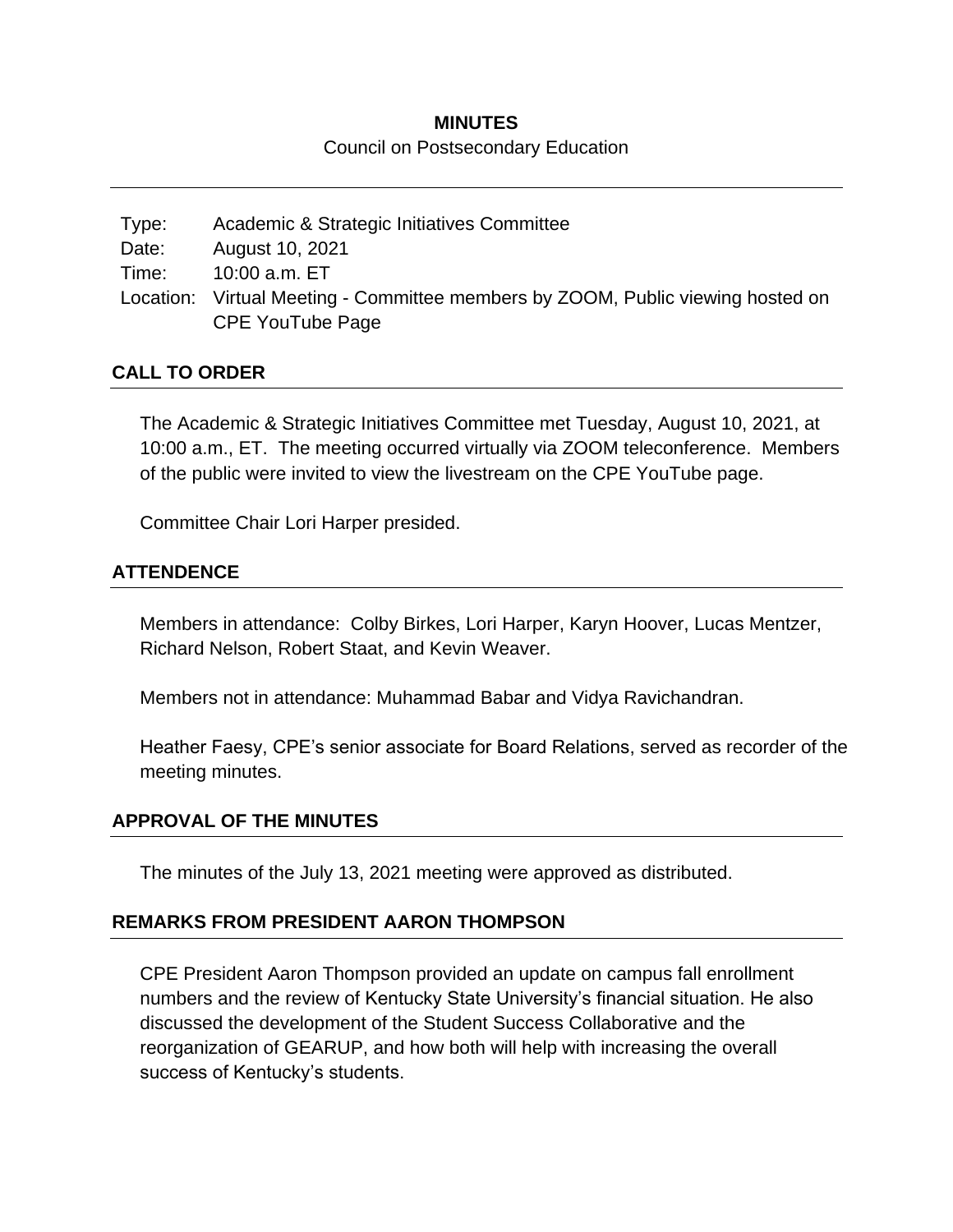# **UPDATE ON STRATEGIC AGENDA DEVELOPMENT PROCESS**

Ms. Lee Nimocks, CPE's Vice President of Strategy and Chief of Staff, presented a recap of the work completed since the previous Committee meeting in July. This included a meeting of the Campus Advisory Committee, "deep dive" sessions with senior-level CPE staff, continued review of research and data, initial discussions regarding key performance indicators, and a review of the Kentucky's existing attainment goal.

# **APPROVAL OF THE STATEWIDE STRATEGIC AGENDA PRIORITIES**

At the last meeting, Committee members discussed draft priorities for the next statewide agenda. Since that time, the priorities were formalized and CPE staff presented them for Committee approval.

Overarching Goal:

 **ATTAINMENT**: Increase the percent of Kentucky's adult population (25-64) with a high-quality postsecondary credential to 60% by 2030.

Cross-Cutting Priority:

 **EQUITY:** Ensure all students have equitable opportunity and access to higher education and the tools needed to progress and complete their programs prepared for life and work.

Five Strategic Priorities

- **AFFORDABILITY**: Make postsecondary education affordable for all Kentuckians.
- **TRANSITIONS**: Ensure more students successfully transition to college and are prepared to succeed.
- **SUCCESS**: Ensure more students earn high-value degrees and credentials.
- **TALENT:** Educate a globally competitive workforce and increase research and innovation to fuel job creation and economic growth.
- **VALUE**: Improve public understanding that postsecondary education is key to greater opportunity and economic growth.

MOTION: Dr. Staat moved the Committee approve the proposed priorities of the next strategic agenda. Mr. Nelson seconded the motion.

VOTE: The motion passed.